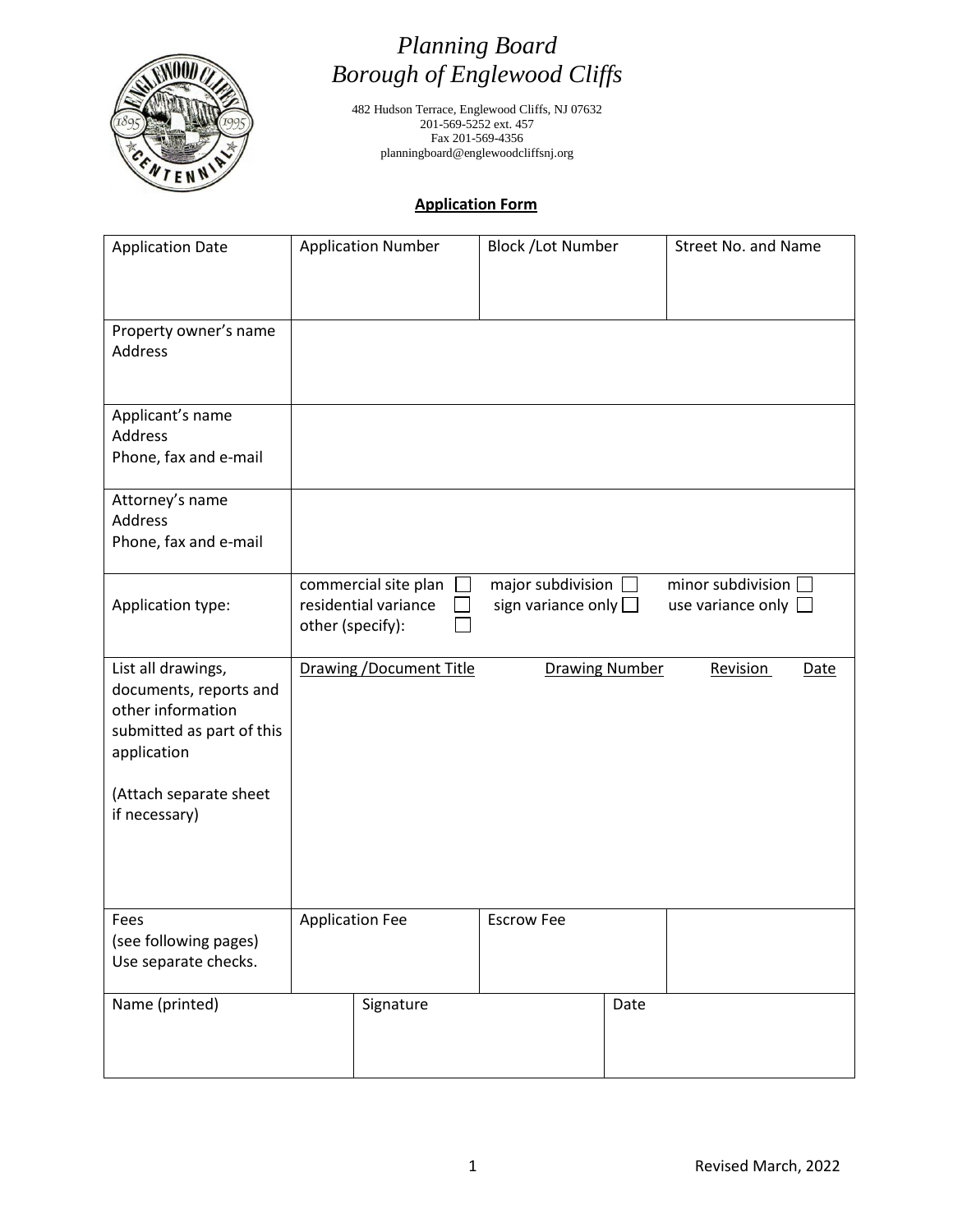### **Application Fees**

The following non-refundable fees shall be paid by the applicant to the secretary of the Planning Board:

- a. Copy of the decision of the governing body to the interested party in connection with an appeal pursuant to subsection 18-4.3: ten dollars (\$10.00).
- b. Publication in a newspaper of the decision of the governing body of an appeal pursuant to subsection 18-4.3: cost of publication.
- c. Development applications.
	- 1. Sketch plat, simple lot line charge: fifty (\$50.00) dollars.
	- 2. Minor subdivision: two hundred fifty (\$250.00) dollars.
	- 3. Major subdivision: three hundred fifty (\$350.00) dollars plus fifty (\$50.00) dollars per lot for each lot shown on the plat.
	- 4. Site plan approval: three hundred fifty (\$350.00) dollars for the first 10,000 square feet of floor space and one hundred (\$100.00) dollars for each additional 10,000 square feet, or part thereof, of floor space.
	- 5. Use variance without subdivision or site plan approval: two hundred fifty (\$250.00) dollars.
	- 6. Use variance with subdivision or site plan approval: five hundred (\$500.00) dollars.
	- 7. Conditional use applications: two hundred fifty (\$250.00) dollars.
	- 8. Interpretation of zoning map or zoning regulations: two hundred fifty (\$250.00) dollars.
	- 9. Bulk variances (on one application) (lot area, dimensions, height, setbacks): one hundred fifty (\$150.00) dollars.
	- 10. Sign variance one hundred (\$100.00) dollars.
	- 11. Certified list of property owners within two hundred feet of a proposed development: twenty (\$20.00) dollars.
	- 12. Scheduling of Special Meeting: one thousand (\$1,000.00) dollars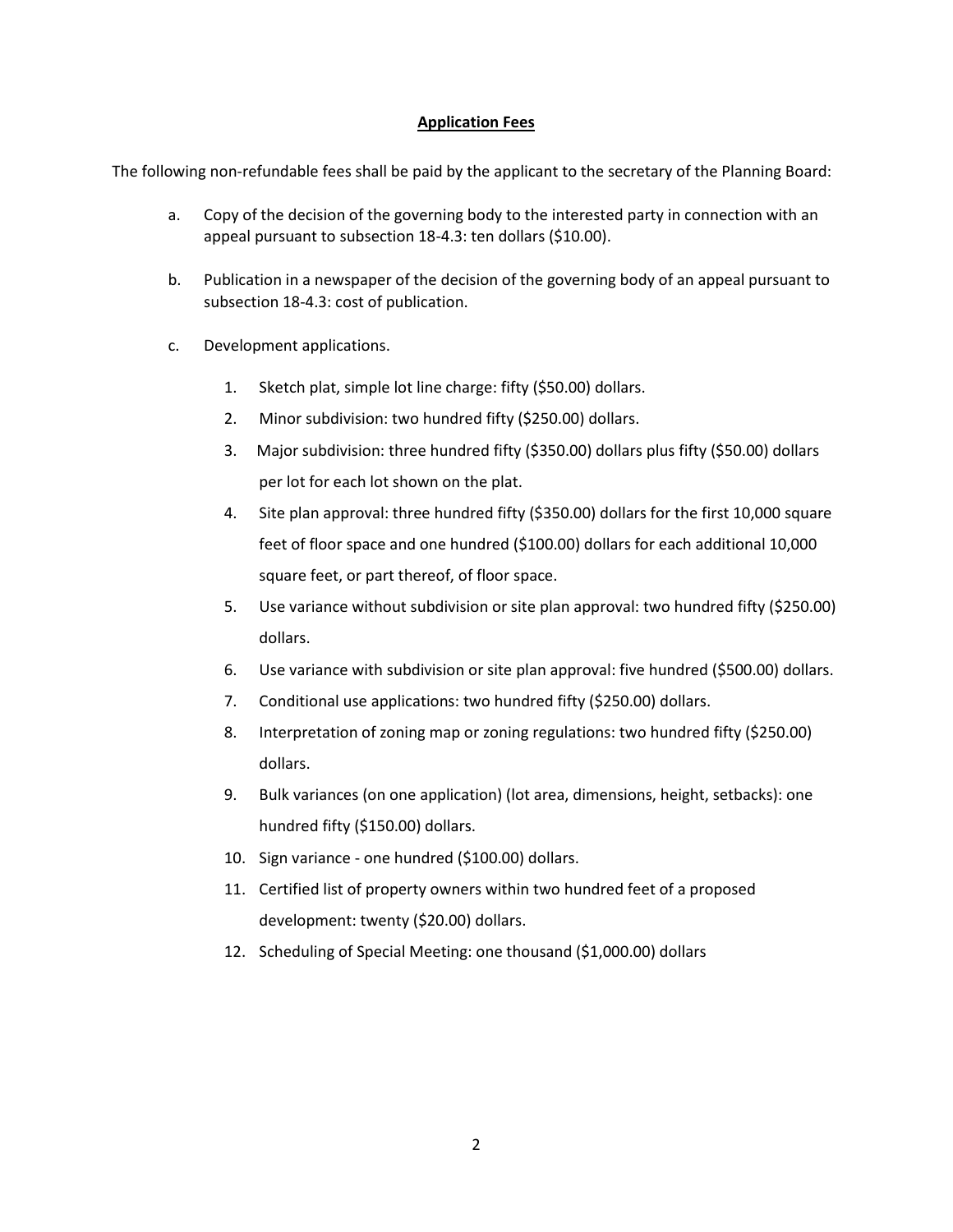### **Escrow Deposits for Professional Fees**

In addition to the required application fees, the applicant shall be required to establish one or more escrow accounts with the borough to cover the reasonable preliminary review costs of professional legal and engineering review and consultation.

### **Major Subdivision**

- 1. Preliminary subdivision approval without variances or site plan engineering \$5,000; legal – \$2,500
- 2. Preliminary subdivision approval with variances and/or site plan engineering \$5,000; legal - \$3,000
- 3. Final subdivision approval without variances or site plan engineering \$2,000; legal - \$1,000.
- 4. Final subdivision approval with variances and/or site plan engineering \$2,500; legal - \$1,500.

### **Minor Subdivision**

- 1. Subdivision approval with or without variances engineering \$2,000; legal \$1,000
- 2. Subdivision approval with site plan engineering \$3,000; legal \$2,000.

### **Major Site Plan**

- 1. Preliminary site plan without variances engineering \$2,000; legal \$1,000
- 2. Preliminary site plan with variances engineering \$2,500; legal \$1,500

### **Minor Site Plan**

- 1. Site plan without variances engineering \$1,000; legal \$1,000
- 2. Site plan with variances engineering \$1,500; legal \$1,500

### **Business Signs**

1. Sign approval – engineering - \$1,500; legal - \$1,000

### **Other Variance Applications**

- 1. New home construction engineering \$1,000; legal \$800.00
- 2. Additions to existing home engineering \$600; legal \$600
- 3. Any other variance, including accessory structures, pools and tennis courts engineering - \$500; legal \$500

#### **Any Other Application not previously enumerated**, such as Appeal from Zoning Officer's decision under N.J.S.A. 40:55D-70(a) and Interpretation of Zoning Map or Zoning

Ordinance under N.J.S.A. 40:55D-70(b) – engineering - \$750; legal - \$750

Any of the aforesaid moneys left in the escrow account, upon completion of the project or phase of the application procedure, as the case may be, shall be returned to the applicant upon presentation of a duly executed voucher.

Should additional funds be required by the approving authority after the original funds are exhausted, same shall be paid by the applicant to the secretary of the appropriate board, and placed in the appropriate account or accounts.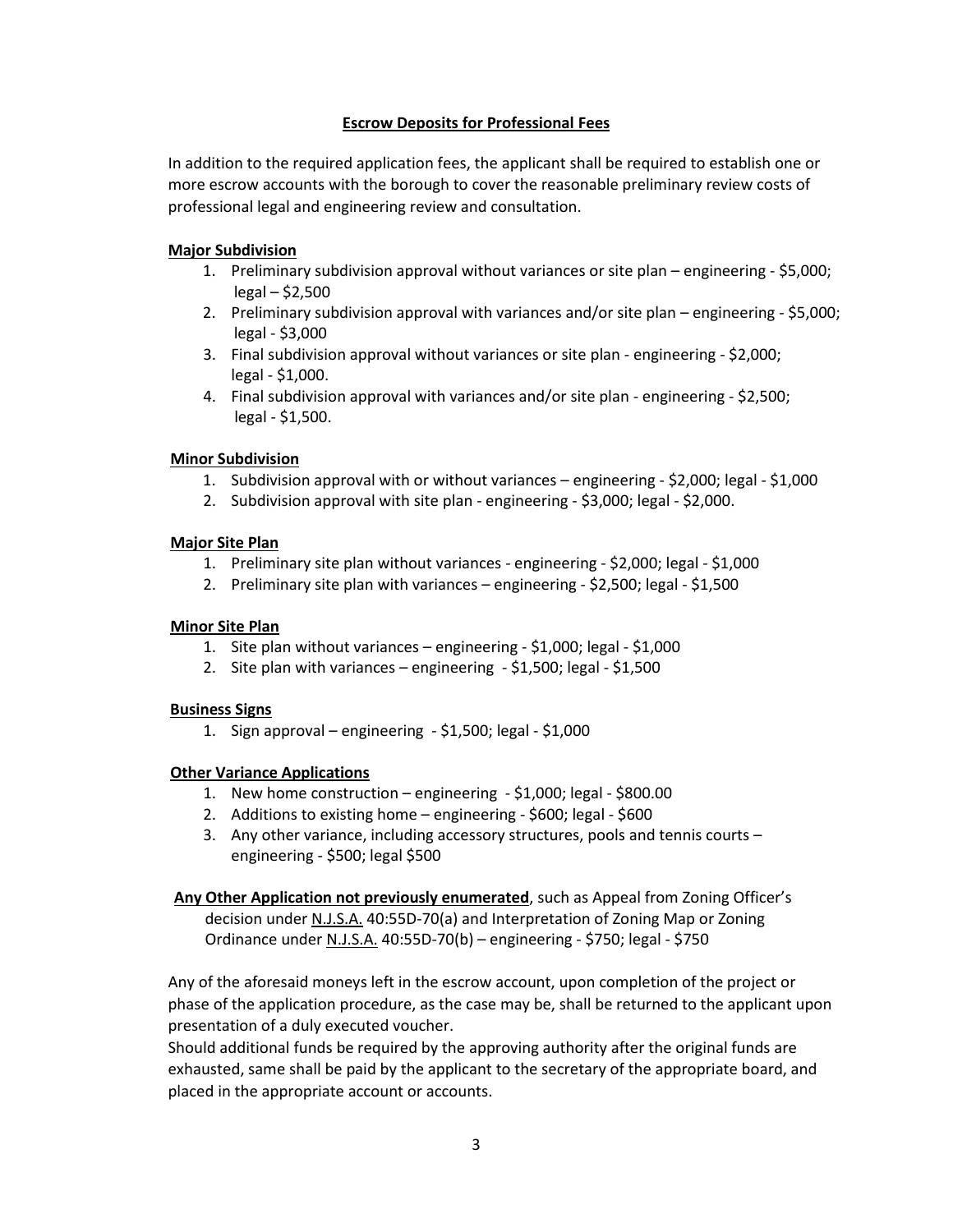

## **Application Checklist**

| The completed application form and all drawings, documents, correspondence and                                                                                                      |
|-------------------------------------------------------------------------------------------------------------------------------------------------------------------------------------|
| presentation materials are to be provided in digital format (pdf and other common formats                                                                                           |
| will be accepted), copied to a cd and sent to the planning board. In addition, e-mail the entire                                                                                    |
| package to cscancarella@englewoodcliffsnj.org                                                                                                                                       |
|                                                                                                                                                                                     |
| Send 5 paper copies of all items to the planning board secretary. Except for drawings, all                                                                                          |
| documents, including legal documents, are to be $8\frac{1}{2}$ " x 11". Drawings to be submitted as                                                                                 |
| follows: 3 original full size signed/sealed copies, and 5 - 11"x17" signed/sealed copies.                                                                                           |
| Attach list of property owners within 200' (obtain from EC tax department).                                                                                                         |
|                                                                                                                                                                                     |
| Notify each property owner via certified mail. Provide notarized affidavit of service (sample                                                                                       |
| attached). One week prior to the hearing, provide green return receipts to Board secretary. If                                                                                      |
| green receipt is not returned, provide white receipt showing proof of mailing. Notification not                                                                                     |
| required for minor subdivisions without variance. Sample of notice attached.                                                                                                        |
| Public notice of the meeting must been given by the applicant in compliance with the Open                                                                                           |
| Public Meetings Act by advertisement in the The Record. Advise public as follows:                                                                                                   |
| meeting date and time (normally 7:30 pm 2 <sup>nd</sup> Thursday of each month)                                                                                                     |
| meeting to take place at 10 Kahn Terrace, Englewood Cliffs                                                                                                                          |
|                                                                                                                                                                                     |
| drawings will be on view (no later than 10 days prior to the meeting) at the Borough<br>of Englewood Cliffs Administrative Offices, 482 Hudson Terrace, 1 <sup>st</sup> floor lobby |
|                                                                                                                                                                                     |
| details of the application                                                                                                                                                          |
| Provide affidavit and proof of publication to the secretary one week prior to the hearing<br>Sample of notice attached.                                                             |
| Payment of non-refundable application fee (separate check). Check payable to Borough of                                                                                             |
| Englewood Cliffs.                                                                                                                                                                   |
| Payment of engineering and legal escrow (separate check). Check payable to Borough of                                                                                               |
| Englewood Cliffs.                                                                                                                                                                   |
| W-9 form (attached) must be completed in duplicate and submitted with application and                                                                                               |
| checks. Future checks must be from the same entity which appears on the W-9 form.                                                                                                   |
| Proof of current tax payment (can be obtained from tax collector's office). Form attached                                                                                           |
| check of \$3.00 payable to Borough of Englewood Cliffs.                                                                                                                             |
| Attach a copy of any deed restrictions that may apply.                                                                                                                              |
| Pursuant to NJSA 40:55D-48.2, set forth the name, address, and percentage of interest of all                                                                                        |
| persons who own 10% or more of the interest in the applicant. This shall include shareholders                                                                                       |
| of a corporation, members of a united liability company and partners of a general or limited                                                                                        |
| partnership.                                                                                                                                                                        |
| All documentation to be submitted 7 business days prior to Completeness Review Committee                                                                                            |
| Meeting date in order to facilitate processing of the application and engineering and legal                                                                                         |
| review.                                                                                                                                                                             |
| Once application has been deemed complete, all plans/documents must be filed 10 days prior                                                                                          |
| to hearing date. Plan revisions and any supplemental documentation must be filed at least 5                                                                                         |
| working days prior to any subsequent meeting in order to afford the Board and its                                                                                                   |
| professionals adequate time for review.                                                                                                                                             |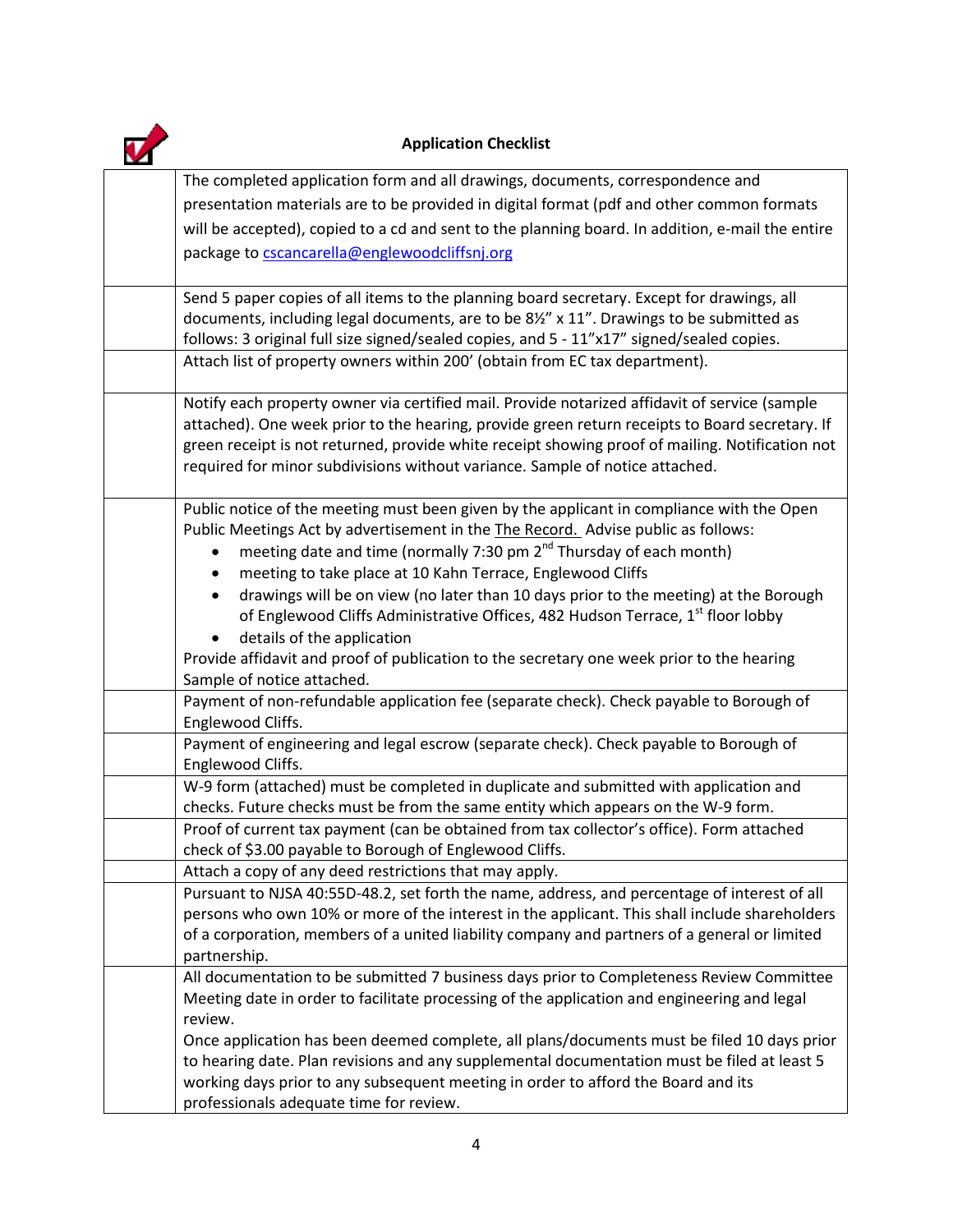## **Application Description**

Describe the application. Indicate the reasons and justification for any variances or waivers requested. Use extra sheets if necessary.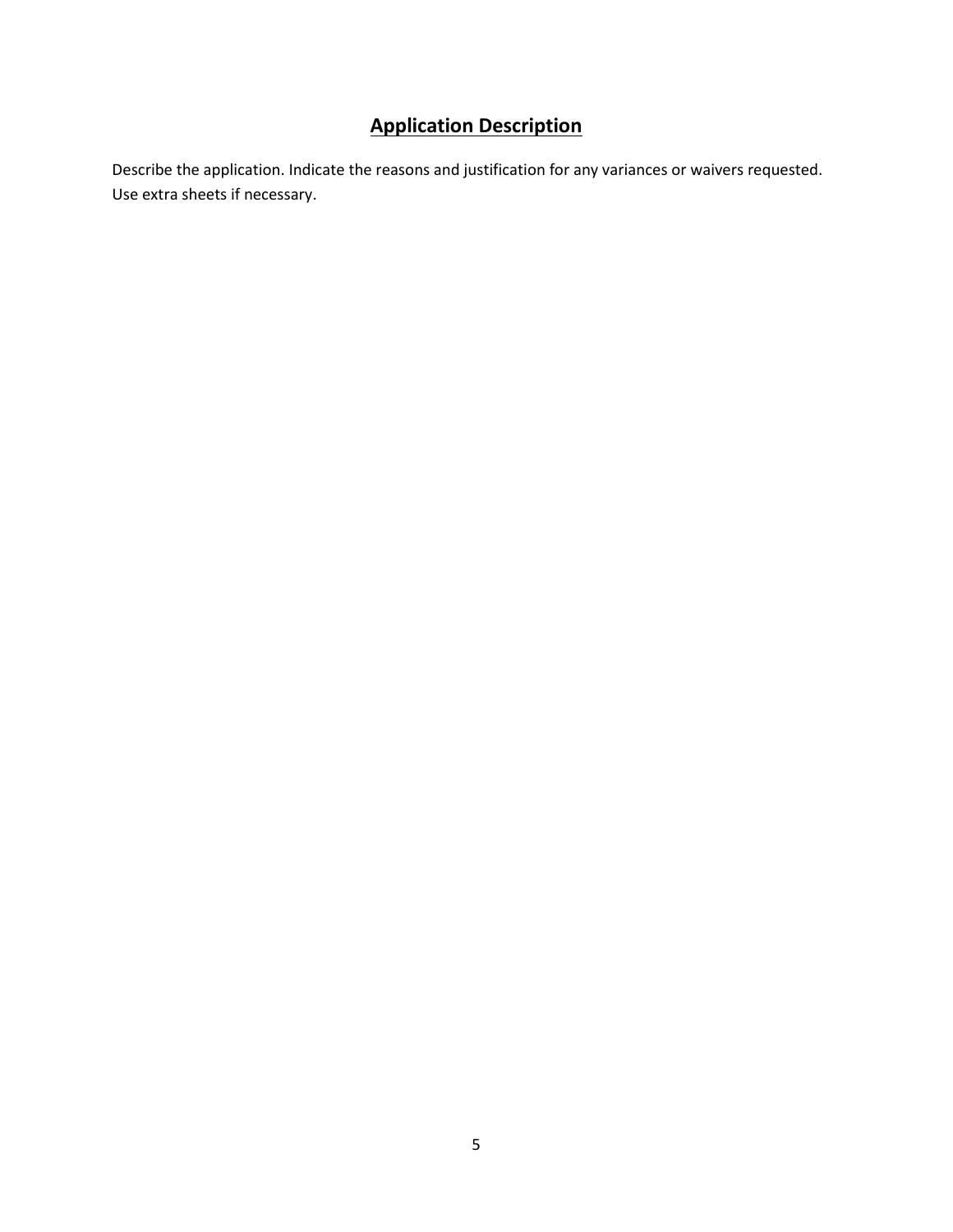### **Site Plan/Subdivision Checklist**

The following checklist is designed to assist applicants in preparing site plans for Board Review. Applicant should check off each item to ensure that it is included on the plan. Items omitted may delay consideration by the board. Utility plans, drainage plans, landscaping plans, architectural plans, lighting



plans, etc., may be shown on separate sheets. Mark N/A (not applicable) for any item that does not apply. Note: The Board, engineer or attorney may require additional information.

| Site plan required for any construction except a single family detached dwelling.                   |
|-----------------------------------------------------------------------------------------------------|
|                                                                                                     |
| Place for signature of chairman and secretary of planning board.                                    |
|                                                                                                     |
| Place for signature of Borough engineer.                                                            |
|                                                                                                     |
| Lot and Block numbers.                                                                              |
|                                                                                                     |
| Scale (not less than 1" = 20'), "north" sign                                                        |
|                                                                                                     |
| Drawing date and revision number.                                                                   |
|                                                                                                     |
| Zone district of subject property and zone district of properties within 200'. Show zone lines.     |
|                                                                                                     |
| Names of owners of all property owners within 200'.                                                 |
|                                                                                                     |
| Lot dimensions, setbacks, front yards, side yards rear yards. Show fences and type of fence.        |
|                                                                                                     |
| Location, dimensions and details of all signs.                                                      |
|                                                                                                     |
| Lighting details, including standards, location, radius and direction of light, intensity of light. |
|                                                                                                     |
| Outside dimensions of existing and/or proposed principal buildings and all accessory                |
| structures.                                                                                         |
| Storm drainage plan showing location of inlets, pipes (including size, flow quantities, slope,      |
| velocity), swales, berms, roof leaders and other storm drainage facilities. Submit existing and     |
| proposed run-off calculations. Include for each pipe run:                                           |
| a) Total tributary area in acres                                                                    |
| b) Rainfall intensity, in/hr computed by formula $R =$ _______.                                     |
| Time of concentration in minutes<br>C)                                                              |
| d) Coefficient of runoff                                                                            |
| Rights of way, easements and all lands to be dedicated to the borough or reserved for specific      |
| uses.                                                                                               |
| Show the entire property in question, even though only a portion may be involved in the             |
| development.                                                                                        |
| Show significant existing physical features, including streams, water courses, rock outcrops,       |
| swampy soil, etc.                                                                                   |
| Bearings and distances of property lines.                                                           |
|                                                                                                     |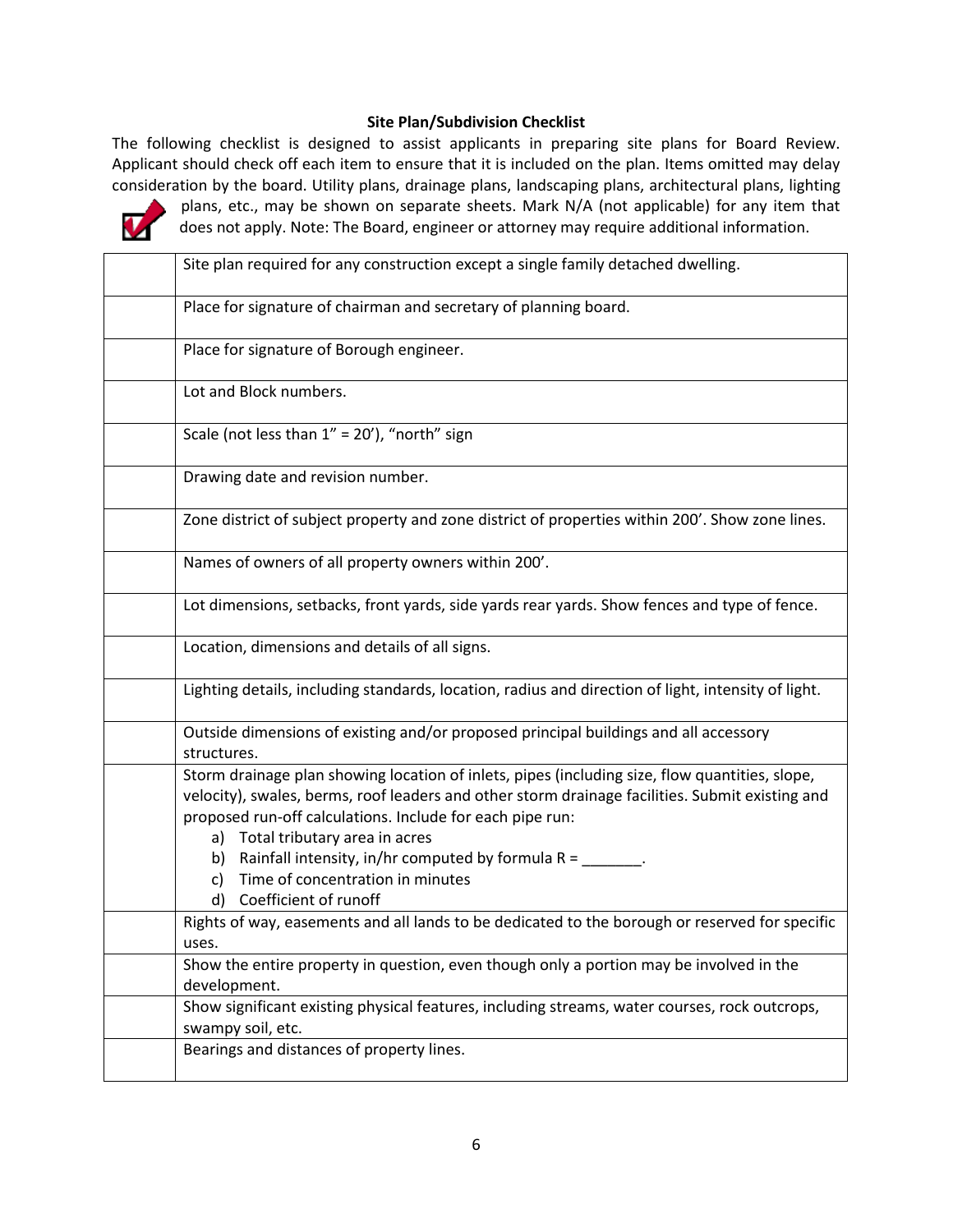

## **Site plan/subdivision checklist (continued)**

| Plans of off-street parking area layout and off-street loading facilities showing location and                                                                                                                                                                                                      |
|-----------------------------------------------------------------------------------------------------------------------------------------------------------------------------------------------------------------------------------------------------------------------------------------------------|
| dimensions of individual parking spaces, handicapped parking, loading areas, aisles, traffic                                                                                                                                                                                                        |
| patterns and driveways for ingress and egress.                                                                                                                                                                                                                                                      |
| Show all driveways within 200' of site.                                                                                                                                                                                                                                                             |
| Show all existing and proposed curb cuts and sidewalks.                                                                                                                                                                                                                                             |
| Show all existing and proposed utility lines within and adjacent to the subject property,                                                                                                                                                                                                           |
| including cable TV and underground systems.<br>Show typical floor plans and elevations.                                                                                                                                                                                                             |
| Show existing and proposed sanitary sewerage disposal system. Show percolation and test<br>holes and results and soil log data.                                                                                                                                                                     |
| Show water supply system.                                                                                                                                                                                                                                                                           |
| Show method of solid waste disposal and storage.                                                                                                                                                                                                                                                    |
| Show existing and proposed spot elevations based on US Coastal Geodetic datum at all                                                                                                                                                                                                                |
| building corners, floor levels, center of abutting roads, top and bottom of curbs and retaining<br>walls, property corners, gutters and other pertinent locations.                                                                                                                                  |
| Show construction details of all retaining walls. Provide engineering calculations for walls over<br>four feet in height.                                                                                                                                                                           |
| Show existing and proposed contours of site for areas greater than 5% grade.                                                                                                                                                                                                                        |
| Provide separate landscaping and buffering plan showing what will remain and what will be<br>planted, indicating names and dimensions of plants and trees, approximate time of planting<br>and method of planting. Properties with buffer zones to show year-round buffering and<br>screening plan. |
| Projects which disturb more than 5000 square feet of land shall file application with the Soil<br>Conservation District as per Soil and Sedimentation Control Act NJSA 4:24-39. A copy of the<br>approved plan shall be filed with the Planning Board.                                              |
| Include a table showing all required existing and proposed zoning data, indicating any<br>variances sought.                                                                                                                                                                                         |
| Calculation of impervious coverage, before and after completion of the proposed project.                                                                                                                                                                                                            |
|                                                                                                                                                                                                                                                                                                     |
|                                                                                                                                                                                                                                                                                                     |
|                                                                                                                                                                                                                                                                                                     |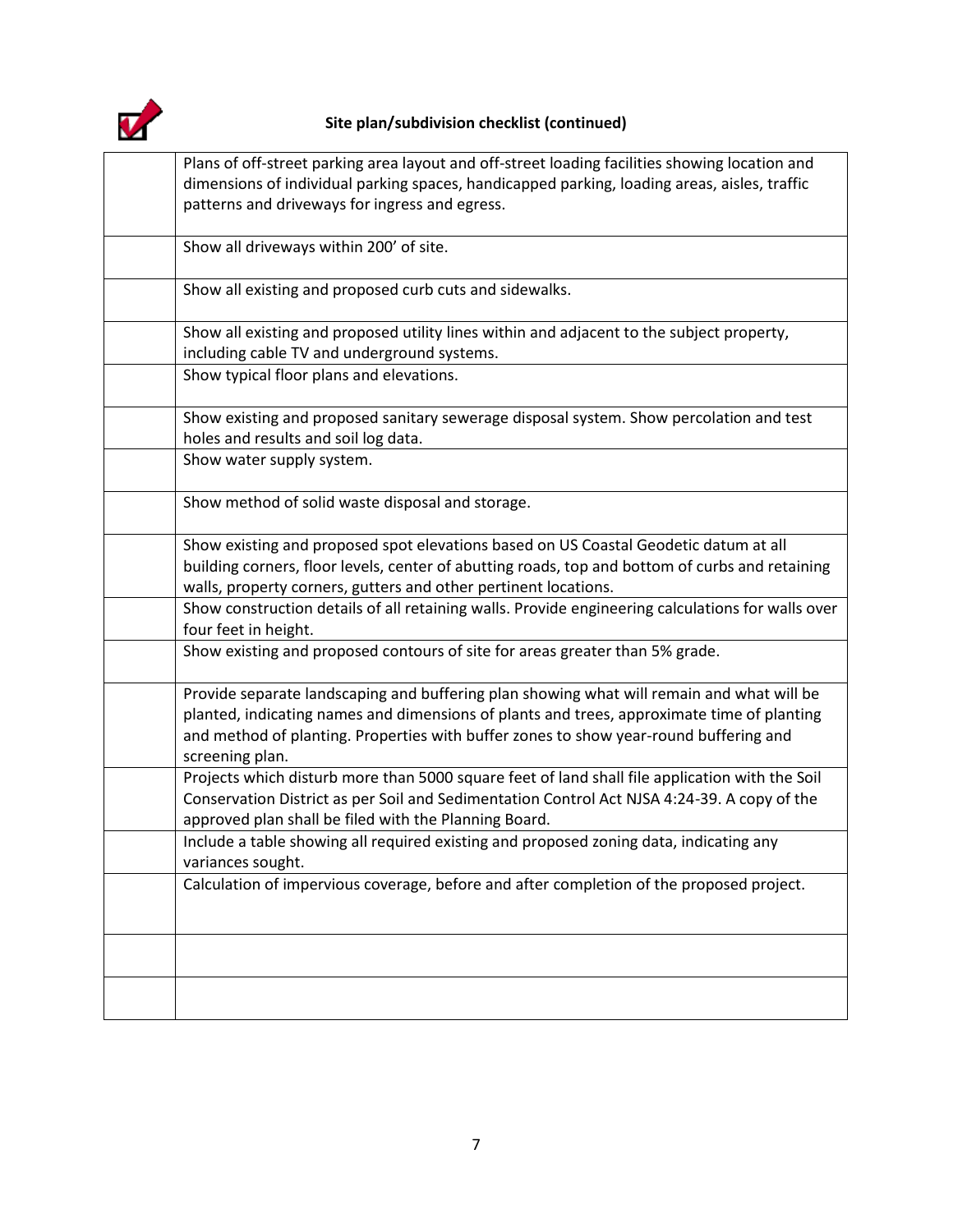

## **PLANNING BOARD BOROUGH OF ENGLWOOD CLIFFS PROOF OF SERVICE BY MAILING**

## **RE: [NAME OF APPLICANT] [STREET ADDRESS] [LOT AND BLOCK NUMBERS]**

**STATE OF NEW JERSEY ] ]SS.: COUNTY OF BERGEN ]**

[NAME]**,** of full age, being duly sworn according to law, deposes and says that he/she is the named applicant.

On [date], I gave written notice of the above-referenced development application to each and all of the persons upon whom service must be made, as set forth on the Lists of Property Owners to be served (Exhibit A attached), using the Notice of hearing to Property Owners attached hereto (Exhibit B). Each notice to property owners was sent by certified mail, return receipt requested. Copies of U.S. Postal Service receipts for certified mail are annexed hereto (Exhibit C).

**[NAME]**

\_\_\_\_\_\_\_\_\_\_\_\_\_\_\_\_\_\_\_\_\_\_\_\_\_\_

Sworn to and Subscribed before me this \_\_\_ day of \_\_\_\_\_, 20\_\_.

\_\_\_\_\_\_\_\_\_\_\_\_\_\_\_\_\_\_\_\_\_\_\_\_\_\_\_\_\_\_\_\_

[NAME OF NOTARY], A Notary Public of New Jersey Seal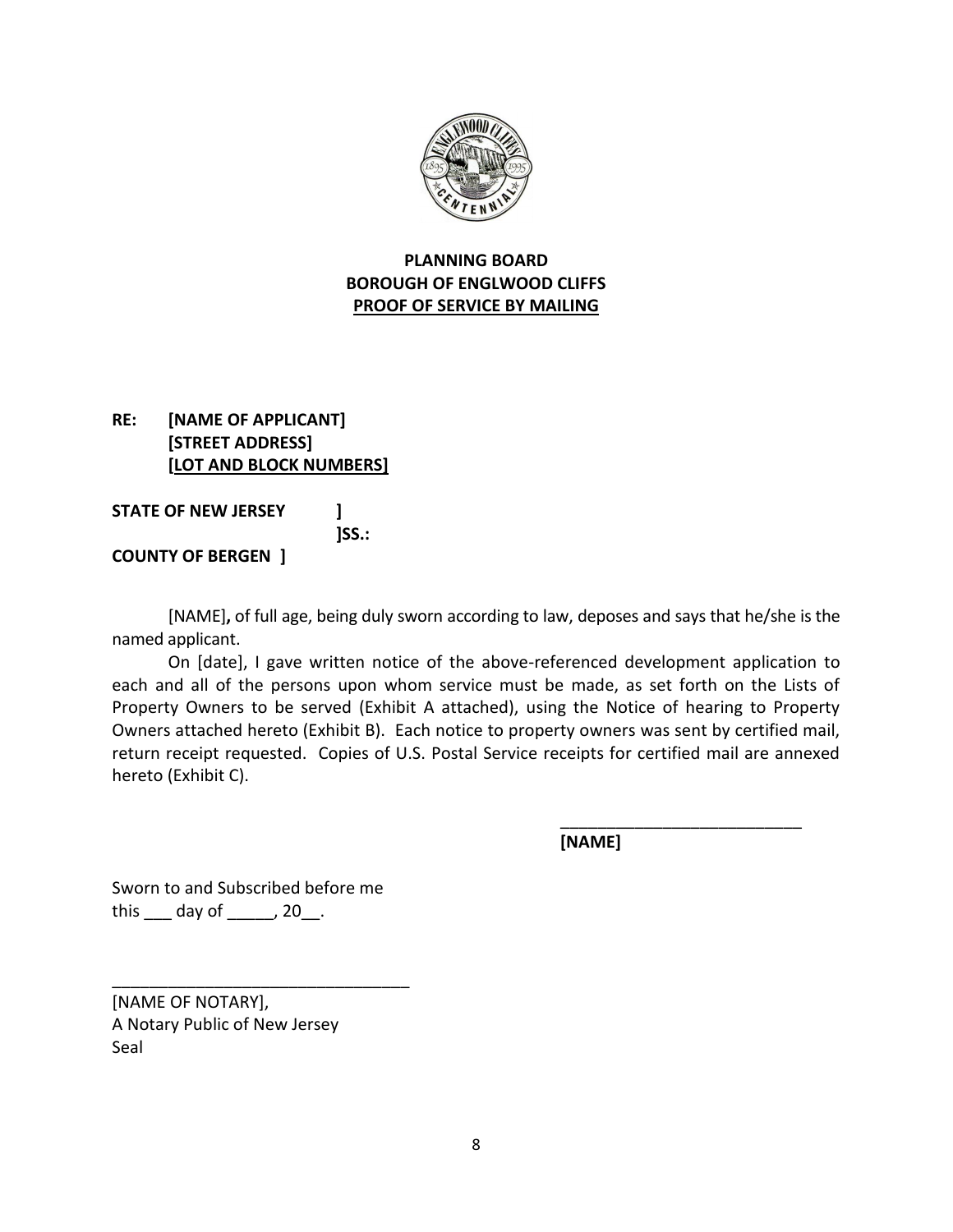

## **NOTICE TO BE SERVED<sup>1</sup> ON PROPERTY OWNERS WITHIN 200 FEET, PUBLIC UTILITIES AND PROPERTY OWNERS AND MUNICIPAL CLERKS OF ADJOINING MUNICIPALITIES, IF REQUIRED<sup>1</sup> .**

## **- - - - - - - - - - - - - - - - - - - - - - - - - - - - - - - - - - - - - - - - - - - - - - - - - - - - - - - - - - - - - - - - - - - BOROUGH OF ENGLEWOOD CLIFFS PLANNING BOARD NOTICE OF HEARING ON APPLICATION FOR DEVELOPMENT**

## **PLEASE TAKE NOTICE:**

That the undersigned has filed an appeal or application for development with the Planning of the Borough of Englewood Cliffs for the relief hereinafter described, so as to permit the following:

\_\_\_\_\_\_\_\_\_\_\_\_\_\_\_\_\_\_\_\_\_\_\_\_\_\_\_\_\_\_\_\_\_\_\_\_\_\_\_\_\_\_\_\_\_\_\_\_\_\_\_\_\_\_\_\_\_\_\_\_\_\_\_\_\_\_\_\_\_\_\_\_\_\_\_\_\_\_ \_\_\_\_\_\_\_\_\_\_\_\_\_\_\_\_\_\_\_\_\_\_\_\_\_\_\_\_\_\_\_\_\_\_\_\_\_\_\_\_\_\_\_\_\_\_\_\_\_\_\_\_\_\_\_\_\_\_\_\_\_\_\_\_\_\_\_\_\_\_\_\_\_\_\_\_\_\_ \_\_\_\_\_\_\_\_\_\_\_\_\_\_\_\_\_\_\_\_\_\_\_\_\_\_\_\_\_\_\_\_\_\_\_\_\_\_\_\_\_\_\_\_\_\_\_\_\_\_\_\_\_\_\_\_\_\_\_\_\_\_\_\_\_\_\_\_\_\_\_\_\_\_\_\_\_\_

[Description of the use and/or construction contemplated]

The subject property is commonly described as [address] \_\_\_\_\_\_\_\_\_\_\_\_\_\_\_\_\_\_\_\_\_\_\_\_\_\_\_\_\_\_\_\_\_\_\_\_\_\_\_\_\_\_\_\_\_\_\_\_\_\_\_\_\_\_\_\_\_\_\_\_\_\_\_\_\_\_\_\_\_\_\_\_\_\_\_\_\_\_ and designated as Lot \_\_\_\_\_\_\_\_\_\_\_\_ Block \_\_\_\_\_\_\_\_\_\_\_\_ on the Borough Tax Map, and this notice is sent to you as an owner of property in the immediate vicinity.

[Describe the required relief sought, such as site plan review, variances and/or waivers needed, as related to you by the Zoning Officer]

\_\_\_\_\_\_\_\_\_\_\_\_\_\_\_\_\_\_\_\_\_\_\_\_\_\_\_\_\_\_\_\_\_\_\_\_\_\_\_\_\_\_\_\_\_\_\_\_\_\_\_\_\_\_\_\_\_\_\_\_\_\_\_\_\_\_\_\_\_\_\_\_\_\_\_\_\_\_ \_\_\_\_\_\_\_\_\_\_\_\_\_\_\_\_\_\_\_\_\_\_\_\_\_\_\_\_\_\_\_\_\_\_\_\_\_\_\_\_\_\_\_\_\_\_\_\_\_\_\_\_\_\_\_\_\_\_\_\_\_\_\_\_\_\_\_\_\_\_\_\_\_\_\_\_\_\_

To the extent the application gives rise to other variances or design waivers that are presently unknown, applicant shall be seeking approval for them as well.

A PUBLIC HEARING has been set down for \_\_\_\_\_\_\_\_\_\_\_\_\_\_, 20\_\_\_\_\_, at \_\_\_\_\_\_\_\_\_ P.M., at Council Chambers (Police Headquarters Building), 10 Khan Terrace, Englewood Cliffs, New Jersey. All persons or property owners interested in this application will be heard at the aforesaid time and place. You may appear in person or by attorney.

All documents relating to this application may be inspected between the hours of 9:00 A.M. to 4:00 P.M. in the office of the Board Secretary, Borough Hall, 482 Hudson Terrace, Englewood Cliffs, New Jersey.

This notice is sent to you by the applicant, by order of the Planning Board.

Respectfully,

\_\_\_\_\_\_\_\_\_\_\_\_\_\_\_\_\_\_\_

(Applicant)

 $\overline{\phantom{a}}$ 

<sup>&</sup>lt;sup>1</sup> Within a specified time frame and in a mode required by <u>N.J.S.A.</u> 40:55D-12.